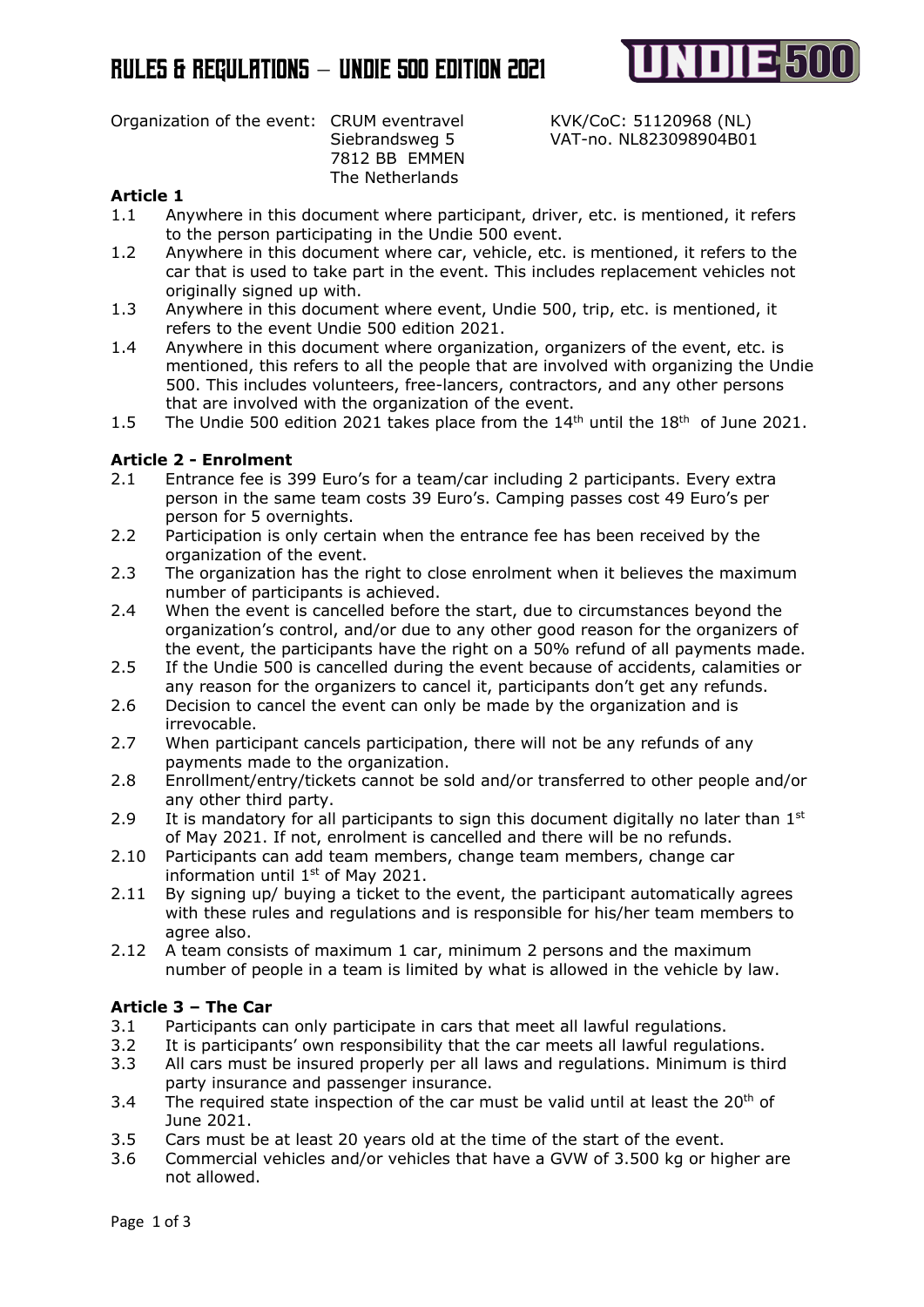# Rules & Regulations – Undie 5oo edition 2o21



- 3.7 Trailers and/or caravans are not allowed.
- 3.8 It is mandatory for participants to keep space on both front doors of the car where the door-stickers must be placed. Measurements are approximately 40x30 cm. Door-stickers must be placed on both front doors fully intact.
- 3.9 Not any part of the car, or parts that are attached to the car, can stick out further than 10 cm outside of the car's body.
- 3.10 It is not allowed to have parts on the car that stick out of the body, that could harm people in case of collision.
- 3.11 If the organization thinks the car does not meet these rules, laws, and or any other requirements made by any authorities, participant can be disqualified and/or prevented from starting in the event. In this case, there will be no refunds.
- 3.12 It is mandatory for participant to inform their insurance company about taking part in the Undie 500. This refers to the car insurance on the car that is used in the event. The participant must have a written confirmation from the insurance company that approves participation in the event.
- 3.13 RFID-stickers provided by the organization have to be placed on the inside of the windscreen, this is mandatory.
- 3.14 It's mandatory to have a first-aid-kit, warning triangle, and safety vests in the car.
- 3.15 The organization of the event is never liable and/or responsible for the technical inspection and/or state of the car and for the damages and/or liabilities that are caused by the technical state of the car.
- 3.16 Blue flashing lights, blue rotating beacons, and/or any other form of lighting that is not allowed by law, is not allowed on the car.

### **Article 4 – Camping and Finish Locations**

- 4.1 A camping ticket costs 49 Euro's per person for 5 nights.
- 4.2 Facilities on the campsite are minimal and there is no electricity.
- 4.3 Open fire and barbecuing with coal is not allowed on the campsite.
- 4.4 After midnight (00:00) the campsite must be totally quiet.
- 4.5 On the campsite and finish locations it is only allowed to drive dead slow.
- 4.6 It is not allowed to leave any trash and/or garbage after leaving the campsite and/or finish location.
- 4.7 Fireworks, drugs, drones, and weapons are strictly forbidden on the campsite and finish locations.
- 4.7 When booking the campsite, participants agree with the rules above.

## **Article 5 – Regulations**

- 5.1 By signing up for the event, participant agrees with all rules, regulations etc. in this document and with any other written information, instructions and rules provided by the organization.
- 5.2 Breaking any of the rules results in disqualification and removal from the event. No refunds in this case.
- 5.3 It is not allowed to break any laws in any country during the event. This includes all traffic and road regulations, speed limits, and any other driving rules and laws.
- 5.4 It is not allowed to drink alcohol in the car or drive under the influence of alcohol.
- 5.5 Participants must carry a valid ID and driver's license with them during the event.
- 5.6 Results and prizes are never dependent on speed and/or time.
- 5.7 It is not allowed to pick up extra persons during the event that are not enrolled.
- 5.8 It is not allowed to damage other cars and/or other people's possessions.
- 5.9 It is not allowed to publish any document, assignment, papers, and pictures etc. that is provided by the organization. This includes social media and WhatsApp.
- 5.10 The organization can never be held responsible in any form for road assistance, repairs, car breakdowns, damages, towing, etc. Also, the organization does not offer any service in this field of any kind.
- 5.11 When an insurance company refuses to pay out damages, the organization can never be held responsible for this in any way.
- 5.12 All participants are at least 18 years of age on the time of the start of the event.